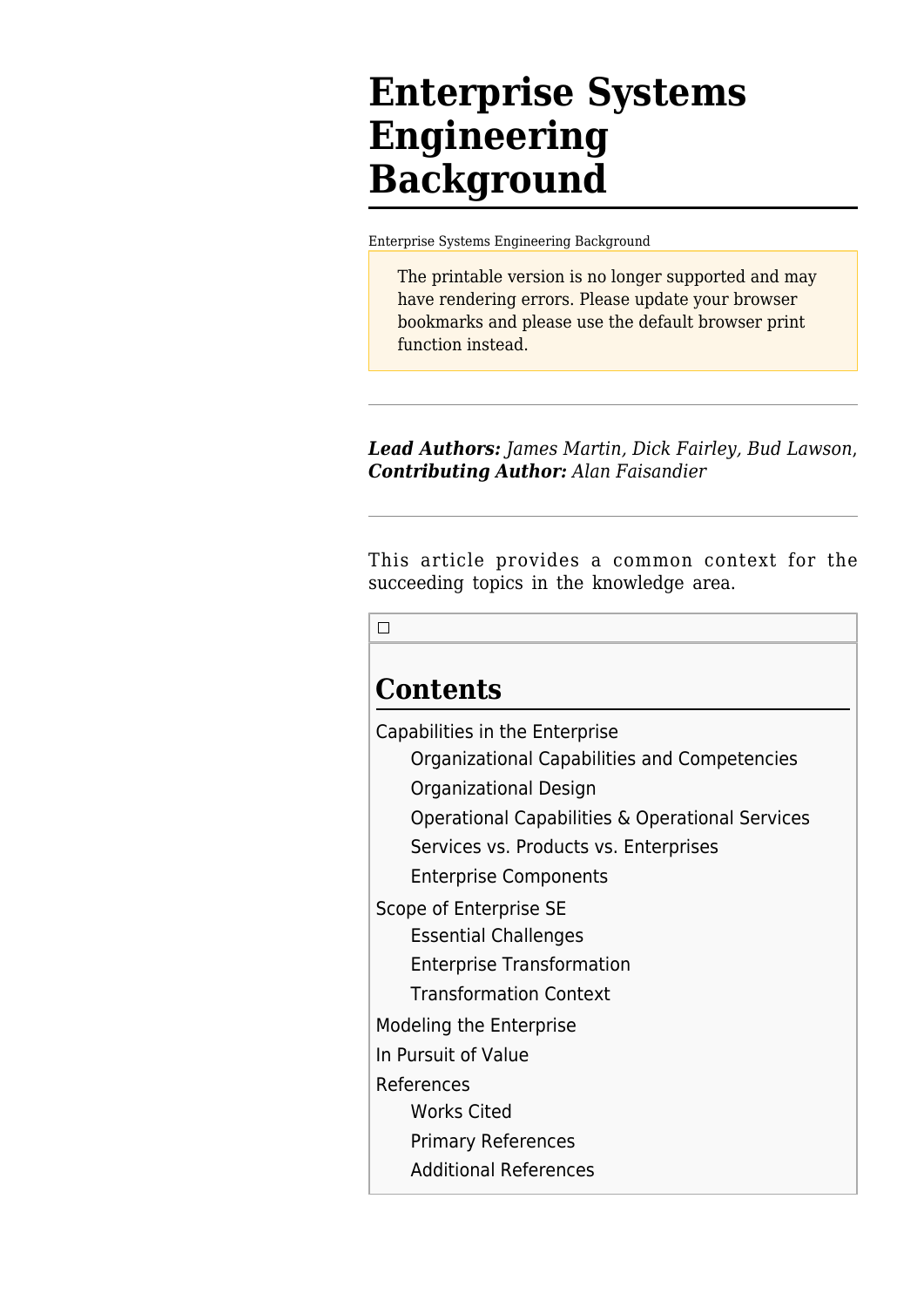### **Capabilities in the Enterprise**

The enterprise acquires or develops systems or individual elements of a system. The enterprise can also create, supply, use, and operate systems or system elements. Since there could possibly be several organizations involved in this enterprise venture, each organization could be responsible for particular systems or perhaps for certain kinds of elements. Each organization brings their own organizational capability with them and the unique combination of these organizations leads to the overall operational capability of the whole enterprise. These concepts are illustrated below.



**Figure 1. Individual Competence Leads to Organizational, System & Operational Capability.** (SEBoK Original)

Organizational capabilities are addressed in the article on [Systems Engineering Organizational Strategy](http://sandbox.sebokwiki.org/Systems_Engineering_Organizational_Strategy), and individual competencies are addressed in the article on [Enabling Individuals](http://sandbox.sebokwiki.org/Enabling_Individuals) as they relate to the principles, theories, and practices of organizational behavior.

#### **Organizational Capabilities and Competencies**

The word "capability" is used in systems engineering (SE) in the sense of "the ability to do something useful under a particular set of conditions." This article discusses three different kinds of capabilities: organizational capability, system capability, and operational capability. It uses the word "competence" to refer to the ability of people relative to the SE task. Individual competence, (sometimes called "competency"), contributes to, but is not the sole determinant of, organizational capability. This competence is translated to organizational capabilities through the work practices that are adopted by the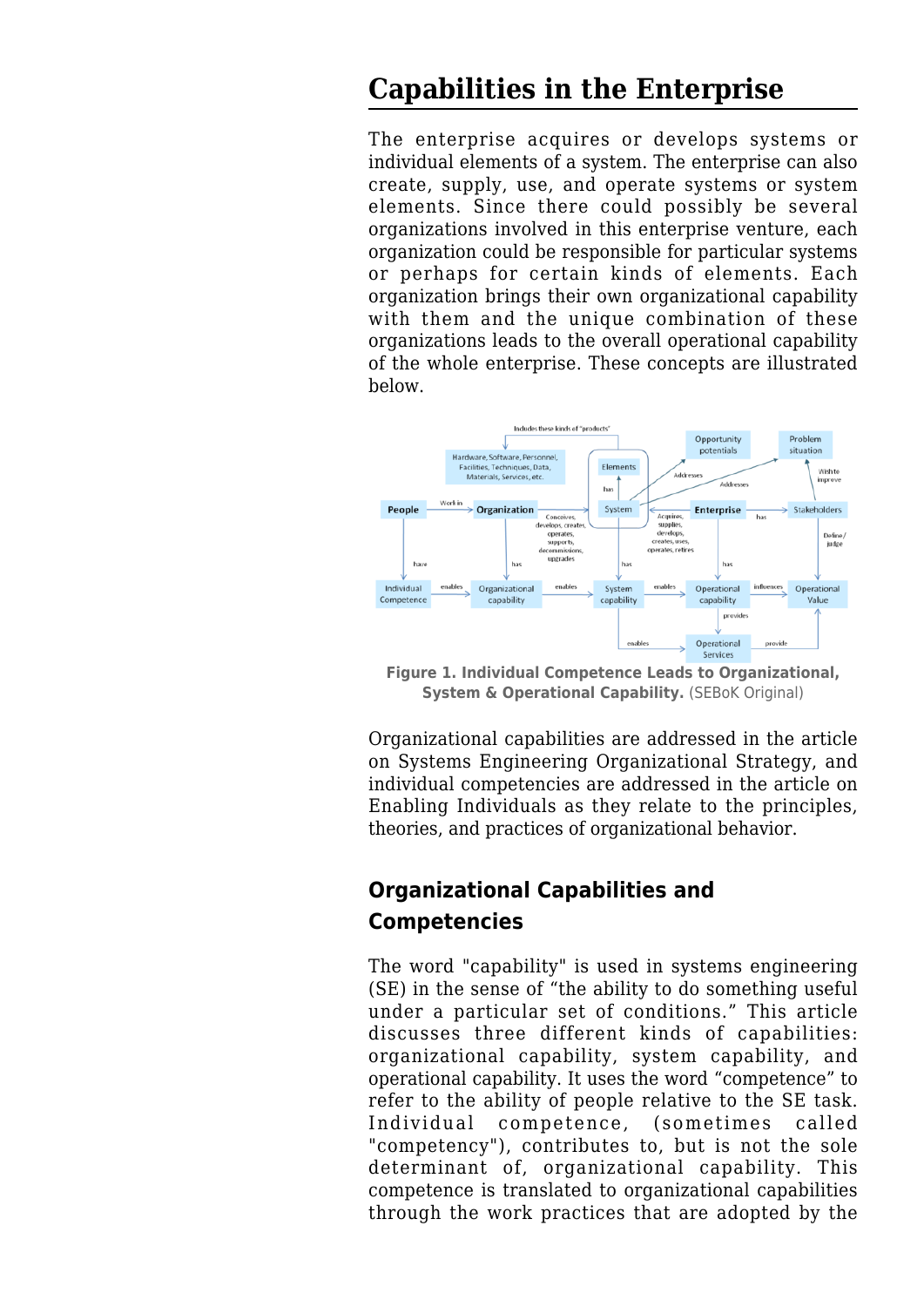organizations. New systems (with new or enhanced system capabilities) are developed to enhance enterprise operational capability in response to stakeholder's concerns about a problem situation.

Enterprise stakeholders are the ultimate arbiters of value for the system to be delivered. Organizational, system, and operational capabilities cannot be designed, improved, and implemented independently. The key to understanding the dependencies between capabilities is through architecture modeling and analysis as part of the activities described in the article called [Enterprise](http://sandbox.sebokwiki.org/Enterprise_Capability_Management) [Capability Management.](http://sandbox.sebokwiki.org/Enterprise_Capability_Management) "Capability engineering" is an emerging discipline that could enhance the effectiveness of enterprise systems engineering (ESE), which is further discussed in the article on [Systems of Systems](http://sandbox.sebokwiki.org/Systems_of_Systems_(SoS)) [\(SoS\)](http://sandbox.sebokwiki.org/Systems_of_Systems_(SoS)).

#### **Organizational Design**

The competencies of individuals are important to the overall organizational capability as discussed in the article on [Enabling Individuals.](http://sandbox.sebokwiki.org/Enabling_Individuals) The organizational capability is also a function of how the people, teams, projects, and businesses are organized. The organizational design should specify the roles, authorities, responsibilities, and accountabilities (RARA) of the organizational units to ensure the most efficient and effective operations. Effectiveness of enterprise operations is certainly driven by management principles, concepts, and approaches, but it is also largely driven by its leadership principles, concepts, and approaches. These factors are discussed in the article on [Systems](http://sandbox.sebokwiki.org/Systems_Engineering_Organizational_Strategy) [Engineering Organizational Strategy](http://sandbox.sebokwiki.org/Systems_Engineering_Organizational_Strategy) that discusses how to organize for effective performance of SE.

Organizational structure is tightly tied to creating value for the enterprise's various stakeholders. Since the enterprise is made up of various elements including people, processes, technologies, and assets, the organizational structure of the people and the allocation of responsibilities for executing portions of the value stream is a "design decision" for the enterprise and hence is a key element of properly performing ESE. Organizational design is increasingly influenced by the portfolio of products and services and the degree of coupling between them. This organizational design will be based on organizational design patterns and their tradeoffs, as discussed in the article on [Systems](http://sandbox.sebokwiki.org/Systems_Engineering_Organizational_Strategy) [Engineering Organizational Strategy](http://sandbox.sebokwiki.org/Systems_Engineering_Organizational_Strategy). Browning (2009) discusses one approach for modeling and analysis of an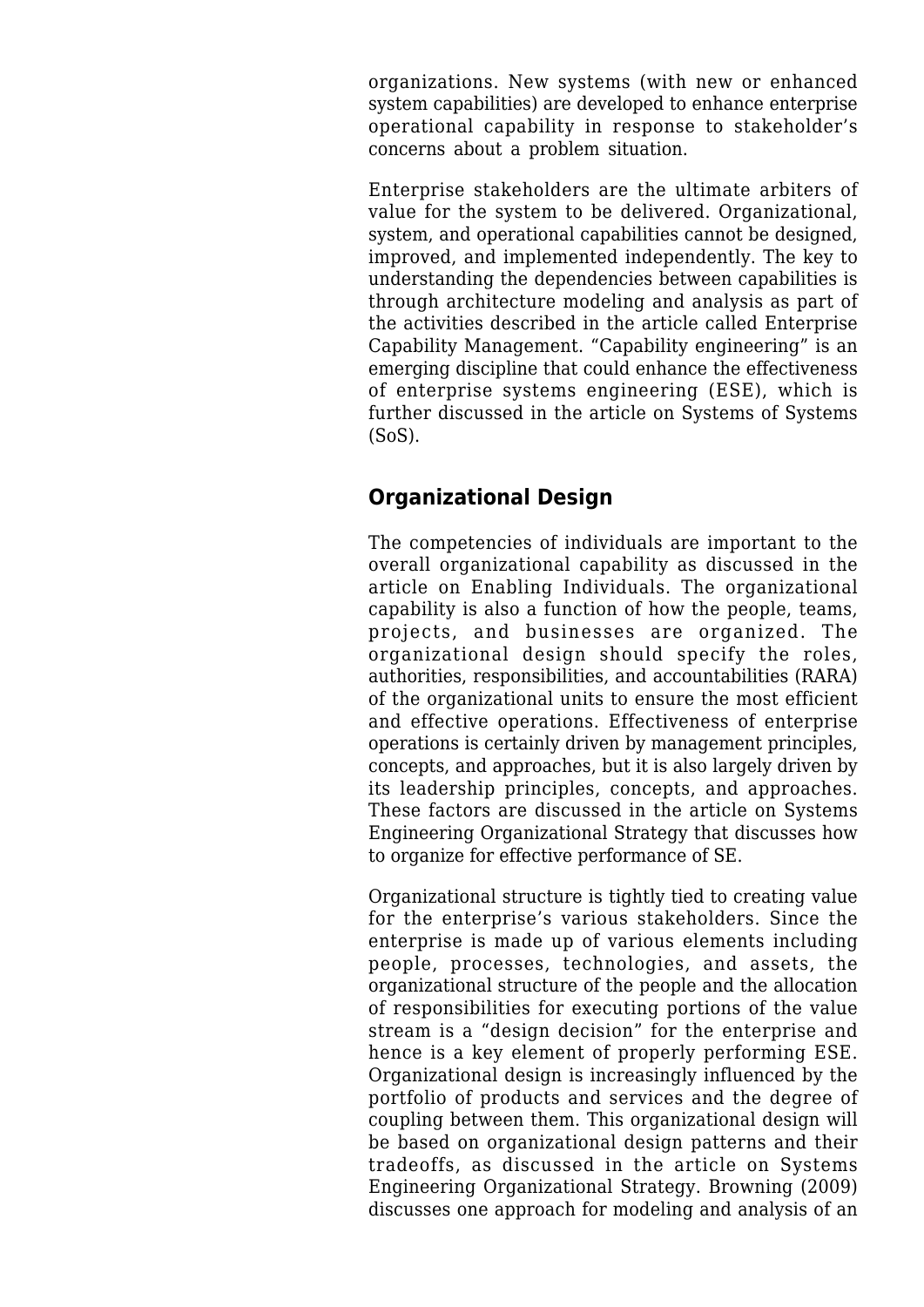organization.

#### **Operational Capabilities & Operational Services**

As you can see in this figure, operational capabilities provide operational services that are enabled by system capabilities. These system capabilities are inherent in the system that is conceived, developed, created and/or operated by an enterprise. ESE concentrates its efforts on maximizing operational value for various stakeholders, some of whom may be interested in the improvement of some problem situation.

ESE, however, addresses more than just solving problems; it also deals with the exploitation of opportunities for better ways to achieve the enterprise goals. This opportunity might involve lowering of operating costs, increasing market share, decreasing deployment risk, reducing time to market, and any number of other enterprise goals. The importance of addressing opportunity potentials should not be underestimated in the execution of ESE practices.

This article focuses on the *operational capabilities* of an enterprise and the contribution of these capabilities to *operational value* (as perceived by the stakeholders). Notice that the organization or enterprise can deal with either the system as a whole or with only one (or a few) of its elements. These elements are not necessarily hard items, like hardware and software, but can also include "soft" items, like people, processes, principles, policies, practices, organizations, doctrine, theories, beliefs, and so on.

#### **Services vs. Products vs. Enterprises**

A service system is a collection of items (or entities) that perform the operations, administration, management and provisioning (OAM&P) of resources that together provide the opportunities to co-create value by both the service provider and the service consumer.

A collection of services is not necessarily a service system. In fact, this collection of services is often merely a product system that is one of the resources being OAM&P'ed by the service system. A product system can be composed of hardware, software, personnel (see note 1), facilities, data, materials, techniques, and even services. Each of these product system elements can be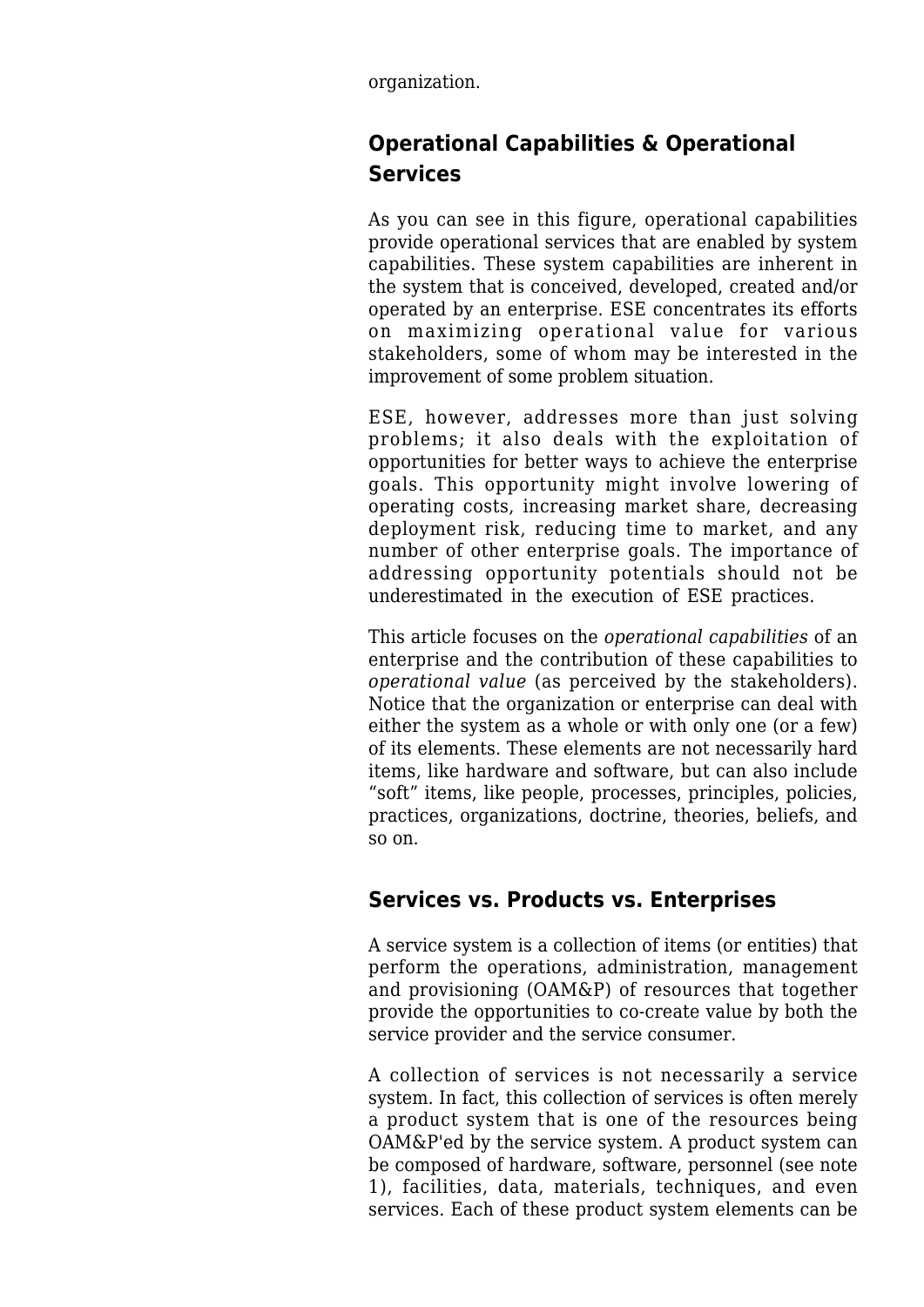"engineered."

Note 1. Even personnel are engineered in the sense that their roles and responsibilities are specified precisely and trade-offs are made about which functions are performed by these people versus by hardware or software. People are "produced" in the sense that untrained people are trained to perform their allocated system functions, unknowledgeable people are educated to find or create the information they need to do their assigned task, and uninformed people are taught how to get access to the data they need, and how to extract relevant information from that data.

It is important to understand the difference between the services "enabled" by a service system versus the services that are the elements of a service system entity. See the [Service Systems Engineering](http://sandbox.sebokwiki.org/Service_Systems_Engineering) article for more information about services and how they are engineered.

Likewise, a collection of services is not necessarily an enterprise system. An enterprise may be composed of service systems, along with product systems, as well as policies, procedures, properties, knowledge, financial capital, intellectual capital, and so on. An enterprise might even contain sub-enterprises. Enterprise SE must do the engineering not only across the enterprise itself, but may also get involved in the engineering of the service systems and products systems that the enterprise depends on in order to achieve its goals.

#### **Enterprise Components**

The above depictions of enterprise-related things do not show the components of an enterprise. The components of an enterprise when it is viewed as a "system" are different than the components of a product or service system (which is the focus of most literature on systems engineering). The figure below shows the typical kinds of components (shown here as "domains") in an enterprise (Troux 2010) that could be utilized in achieving the desired enterprise *operational capability* as shown in Figure 1. It is this operational capability that drives ultimate value for the enterprise's customers and other stakeholders. Further discussion on enterprise components is provided by Reese (2010) and Lawson (2010, chap. 8).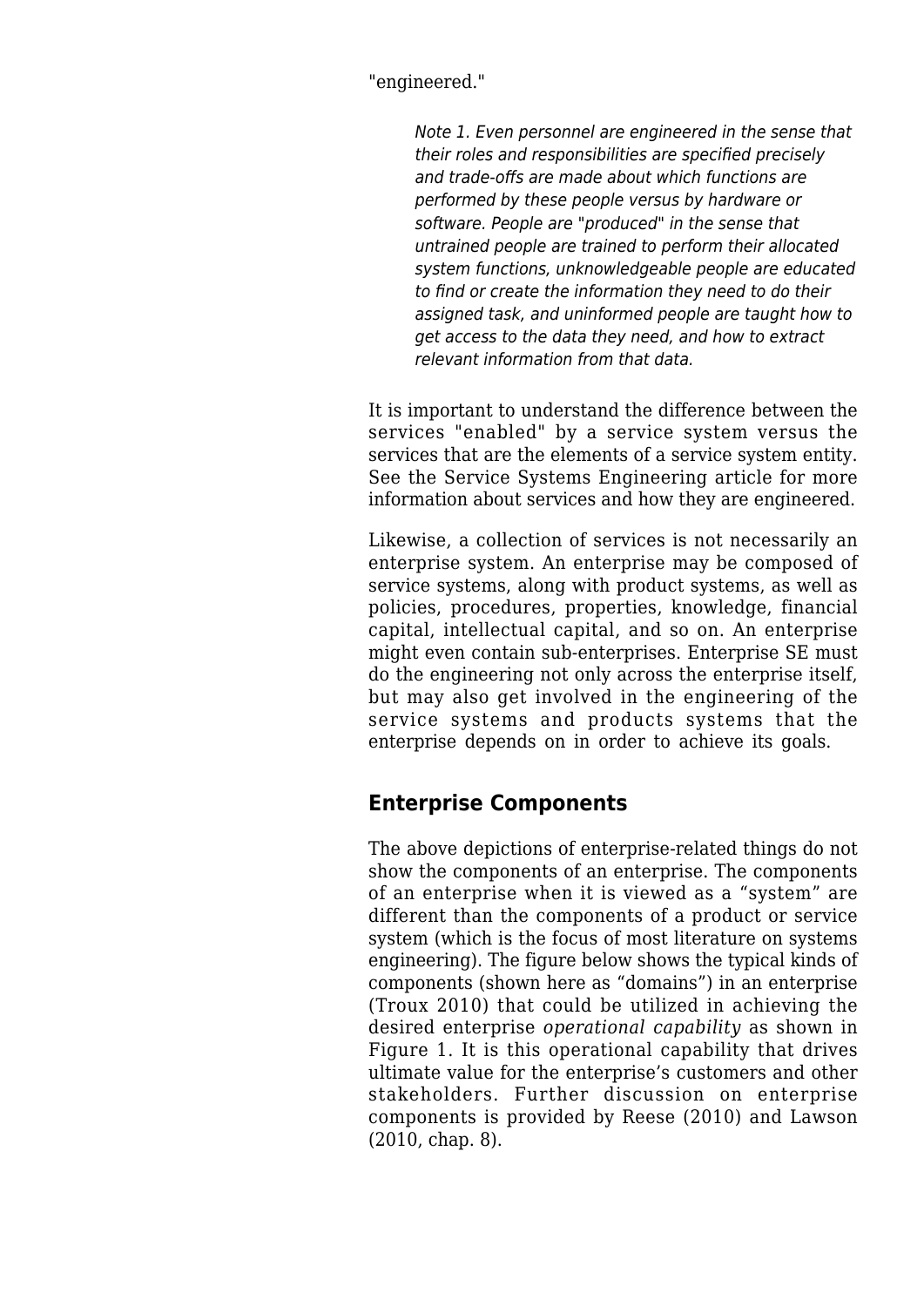



The application/software and infrastructure/hardware domains (shown above) are likely the most familiar to systems engineers. The application/software domain contains things like the deployed software itself plus applications, modules, servers, patches, functions, and messages. The infrastructure/hardware domain contains things like the hardware itself plus networks and different kinds of hardware like computing hardware, cabinets, and network devices. There might different subtypes of computing hardware like computers, servers, desktops, laptops, and mainframes.

This particular "semantic model" had its origins in the area of information technology (IT) management but has been successfully expanded beyond the IT domain (Martin 2003 and 2005). You can see from this elaboration of these domains that an enterprise architecture "schema" can be quite extensive in the kinds of things it can model. The less technical domains would be things like policy, market, strategy, transition, financial, knowledge and skill, and analysis. In a typical enterprise architecture schema like this there could be over a hundred types of modeling objects grouped into these domains.

Various tools used in modeling the enterprise are described at [http://www.enterprise-architecture.info/EA\\_Tools.htm](http://www.enterprise-architecture.info/EA_Tools.htm) (IEAD 2011). The TOGAF metamodel ([http://pubs.opengroup.org/architecture/togaf9-doc/arch/](http://pubs.opengroup.org/architecture/togaf9-doc/arch/chap34.html) [chap34.html](http://pubs.opengroup.org/architecture/togaf9-doc/arch/chap34.html)) used in The Open Group Architecture Framework (TOGAF) is another useful depiction of the various modeling entities involved in modeling the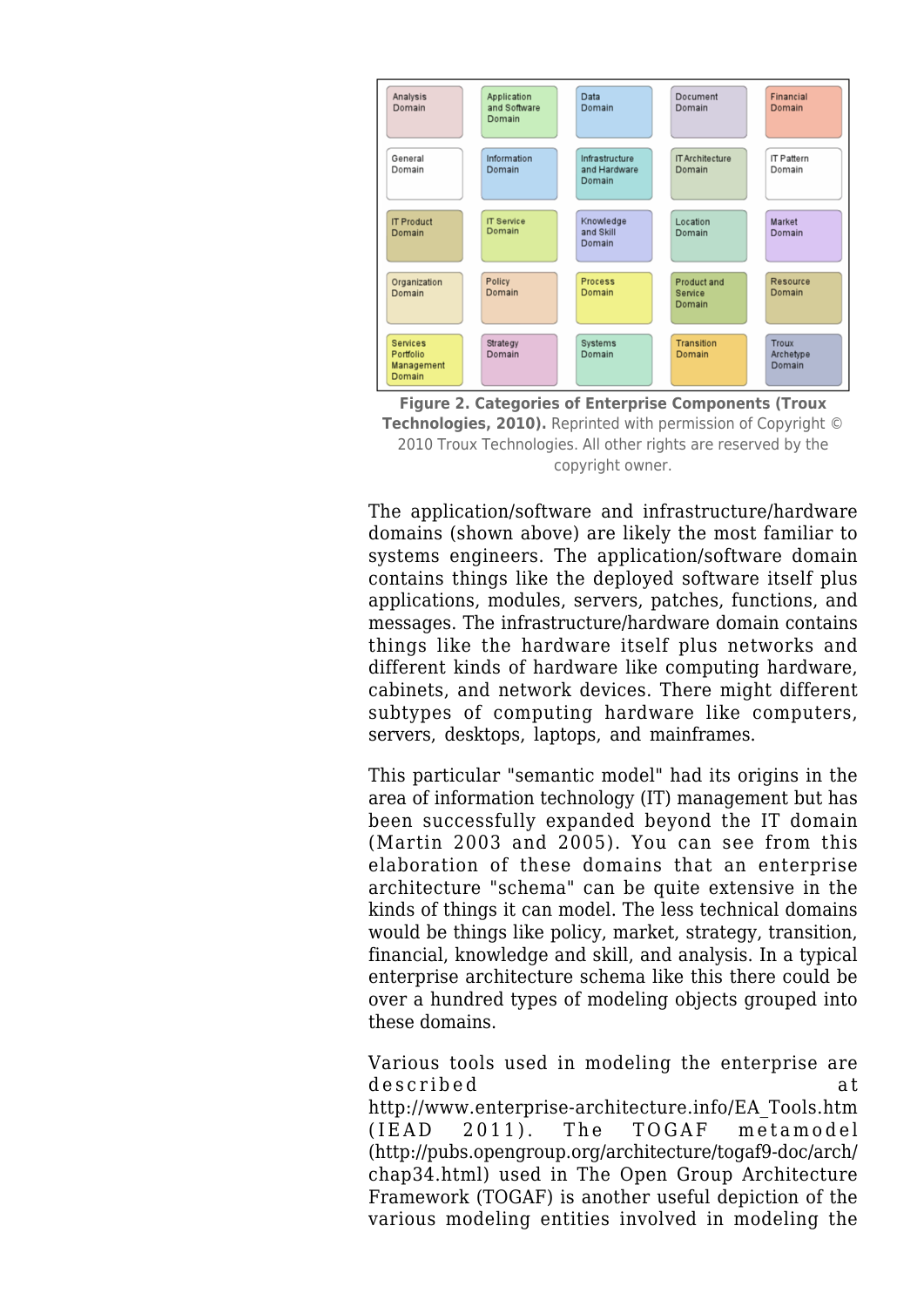enterprise (TOGAF 2009).

### **Scope of Enterprise SE**

Computer and communications technologies make it easier to integrate activities across the enterprise, but this does not necessarily make the enterprise more effective and efficient. To enable this to happen, one needs to look at the whole enterprise as a system, rather than as a collection of functions connected solely by information systems and shared facilities.

#### **Essential Challenges**

Enterprises face strategic challenges that are essential to address in order to ensure that the enterprise will succeed (Rouse 2009):

- **Growth:** Increasing impact, perhaps in saturated/declining "markets",
- **Value:** Enhancing relationships of processes to benefits and costs,
- **Focus:** Pursuing opportunities and avoiding diversions,
- **Change:** Competing creatively while maintaining continuity,
- **Future:** Investing in inherently unpredictable outcomes,
- **Knowledge:** Transforming information to insights to programs, and
- **Time:** Carefully allocating the organization's scarcest resource.

To address these challenges, one recognizes that the central source of value in the enterprise is in its people. "Understanding and supporting the interests of an enterprise's diverse stakeholders — and finding the 'sweet spot' among the many competing interests — is a central aspect of discerning the work of the enterprise as a system and creating mechanisms to enhance this work" (Rouse 2009).

#### **Enterprise Transformation**

Enterprises are constantly transforming, whether at the individual level (wherein individuals alter their work practices) or at the enterprise level (large-scale planned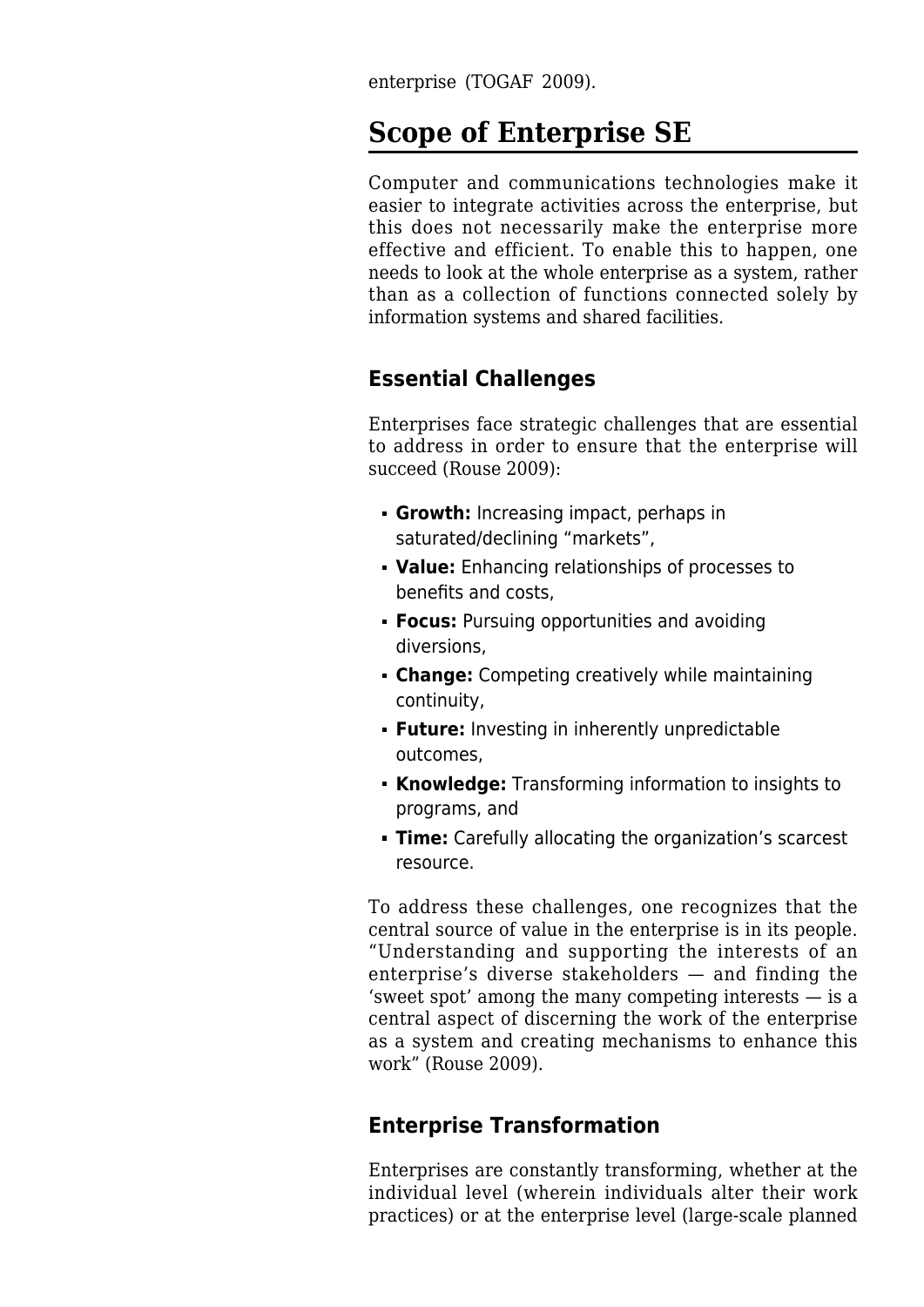strategic changes) (Srinivasan 2010). These changes are a response on the part of the enterprise to evolving opportunities and emerging threats. It is not merely a matter of doing work better, but doing different work, which is often a more important result. Value is created through the execution of business processes. However, not all processes necessarily contribute to overall value (Rouse 2005, 138-150). It is important to focus on process and how they contribute to the overall value stream.

After gaining a good understanding of business processes, the next main concern is how best to deploy and manage the enterprise's human, financial, and physical assets. The key challenge in transforming an enterprise is, in the midst of all this change, continuing to *satisfice* key stakeholders (see note 2).

Note 2. "Satisfice" means to decide on and pursue a course of action satisfying the minimum requirements to achieve a goal. For the enterprise as a whole, it is often impossible to completely satisfy all stakeholders given their competing and conflicting concerns and interests. Therefore, the concept of "satisficing" is a very important element in the execution of ESE practices. It has less stringent criteria than the concept of "satisfaction," which is commonly used in product/service systems engineering.

Systems engineers have to respond to an increased recognition of the 'connectedness' of products and systems, brought about by a number of trends, for example: the capability of (mainly digital) technology, working across multiple systems, to transform businesses and operational systems; the need to create systems in families to increase product diversity and reuse technology, in order to reduce development and operating costs; and the need to build systems which can be brought together flexibly in operations, even if such co-operation was not foreseen at the time of development.

There has also been an increase in collaborative systems development activities, often spanning national boundaries. This has proceeded alongside a growth in the development of what might be called *meta-systems,* that is systems comprising parts which would previously have been considered as complex in their own right a generation ago, now conceived of and developed as a whole, and thus requiring fresh approaches, of the adaption of old ones.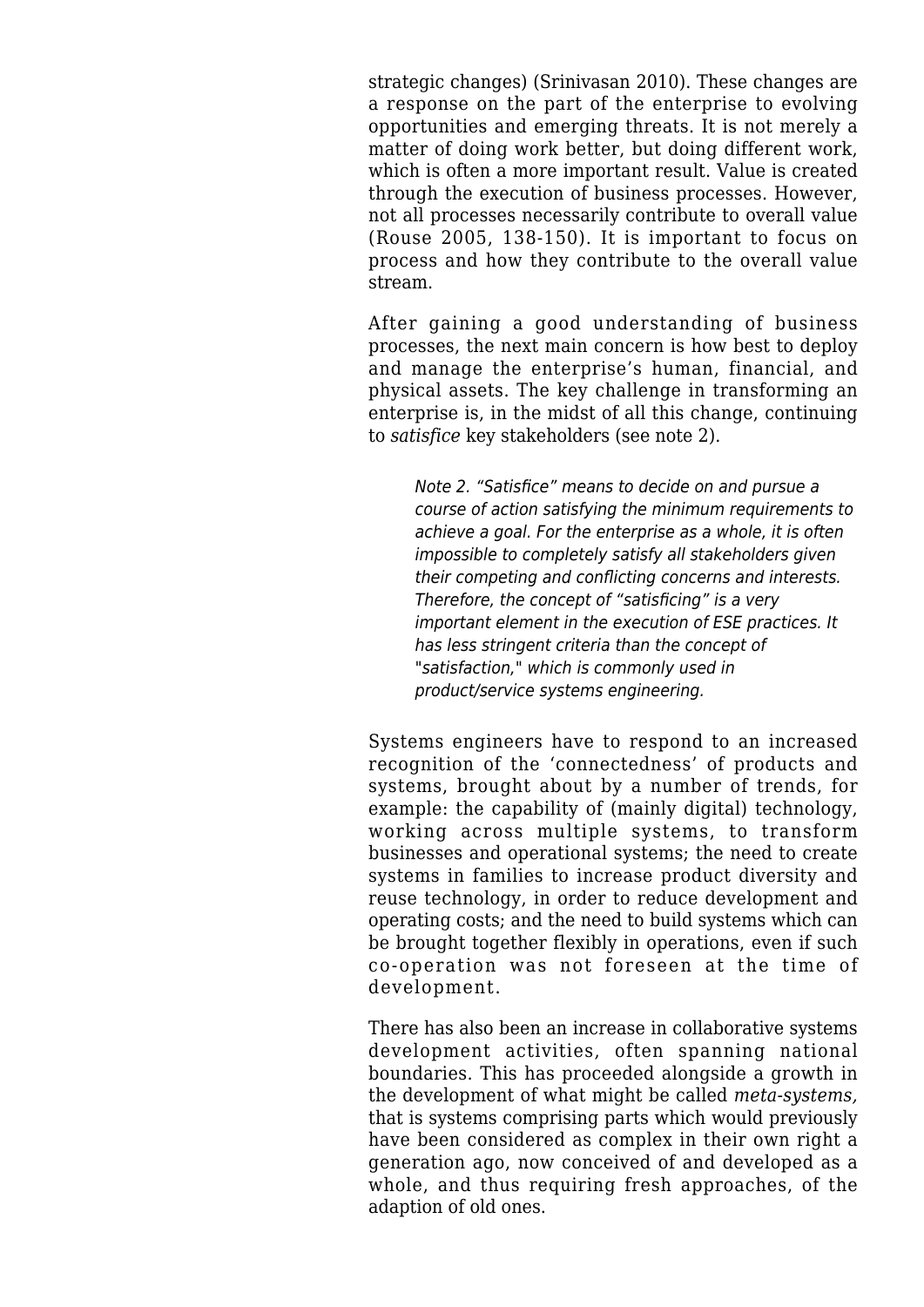Tackling these issues requires an approach that transcends the technical and process domain. ESE needs to address integration at the organizational and value chain level.

#### **Transformation Context**

Enterprise transformation occurs in the external context of the economy and markets as shown in the figure below (Rouse 2009). The "market" for the enterprise can be thought of as the context in which the enterprise operates. Of course, in the public sector, the enterprise's "market" is commonly known as its "constituency."



**Figure 3. Context for Enterprise Transformation (Rouse 2009).** Reprinted with permission of John Wiley & Sons Inc. All other rights are reserved by the copyright owner.

The term "intraprise" is used here to denote the many systems internal to the enterprise. This includes "information systems such as... ERP [enterprise resource planning] systems, as well as social and cultural systems. More specifically, work assignments are pursued via work processes and yield work products, incurring costs" (Rouse 2009). The social and cultural aspects of an enterprise are addressed further in the article called [Enabling Businesses and Enterprises.](http://sandbox.sebokwiki.org/Enabling_Businesses_and_Enterprises)

# **Modeling the Enterprise**

Models of the enterprise can serve as the basis for understanding the enterprise in its context of markets and economies. The figure below shows the various drivers (or inputs) of an enterprise and its potential outcomes (or outputs) (Rouse 2009). Enterprise architecture can be a key enabler for modeling and can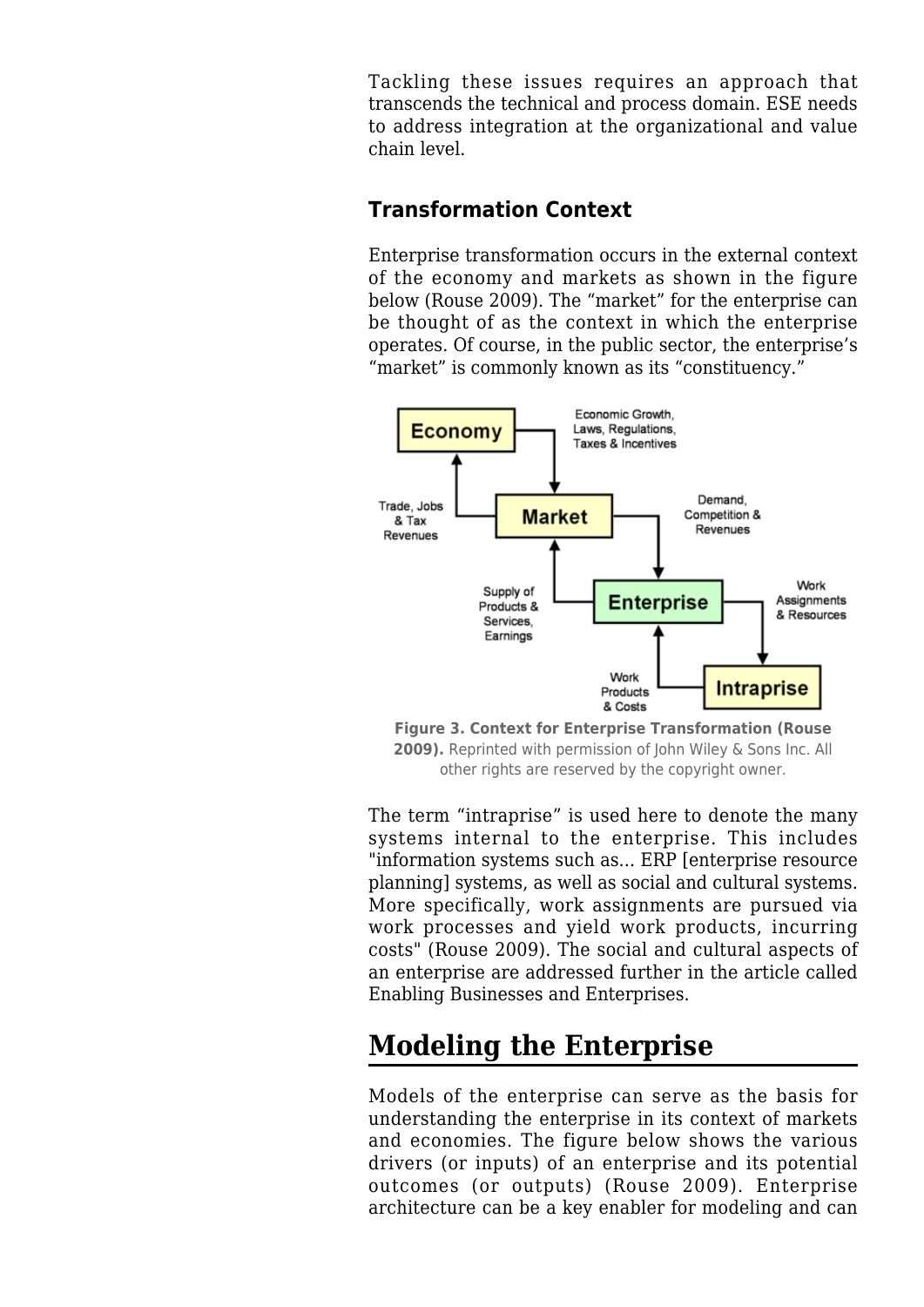serve as a basis for transformation (Vernadat 1996; Bernus, Laszlo, and Schmidt 2003; Nightingale and Rhodes 2004). Enterprise architecture can be used to provide a model to understand how the parts of the enterprise fit together (or do not) (Giachetti 2010) (See also [Representing Systems with Models](http://sandbox.sebokwiki.org/Representing_Systems_with_Models)). For a good review of the subject see Lillehagen and Krogstie (2008).



**Figure 4. Drivers and Outcomes for the Enterprise (Rouse 2009).** Reprinted with permission of John Wiley & Sons Inc. All other rights are reserved by the copyright owner.

## **In Pursuit of Value**

Based on his theory of enterprise transformation, Rouse (2005, 279-295) has identified four alternative perspectives that tend to drive the need for transformation:

- 1. **Value Opportunities:** The lure of greater success via market and/or technology opportunities prompts transformation initiatives.
- 2. **Value Threats:** The danger of anticipated failure due to market and/or technology threats prompts transformation initiatives.
- 3. **Value Competition:** Other players' transformation initiatives prompt recognition that transformation is necessary to continued success.
- 4. **Value Crises:** Steadily declining market performance, cash flow problems, etc., prompt recognition that transformation is necessary for the enterprise to survive.

Work processes can be enhanced, streamlined, eliminated, and invented to help in the pursuit of enhanced value. These process changes should be aligned with enterprise strategy to maximize value produced by the enterprise (Hammer and Champy 1993). As shown below, there are many entities involved in helping the enterprise create value for society,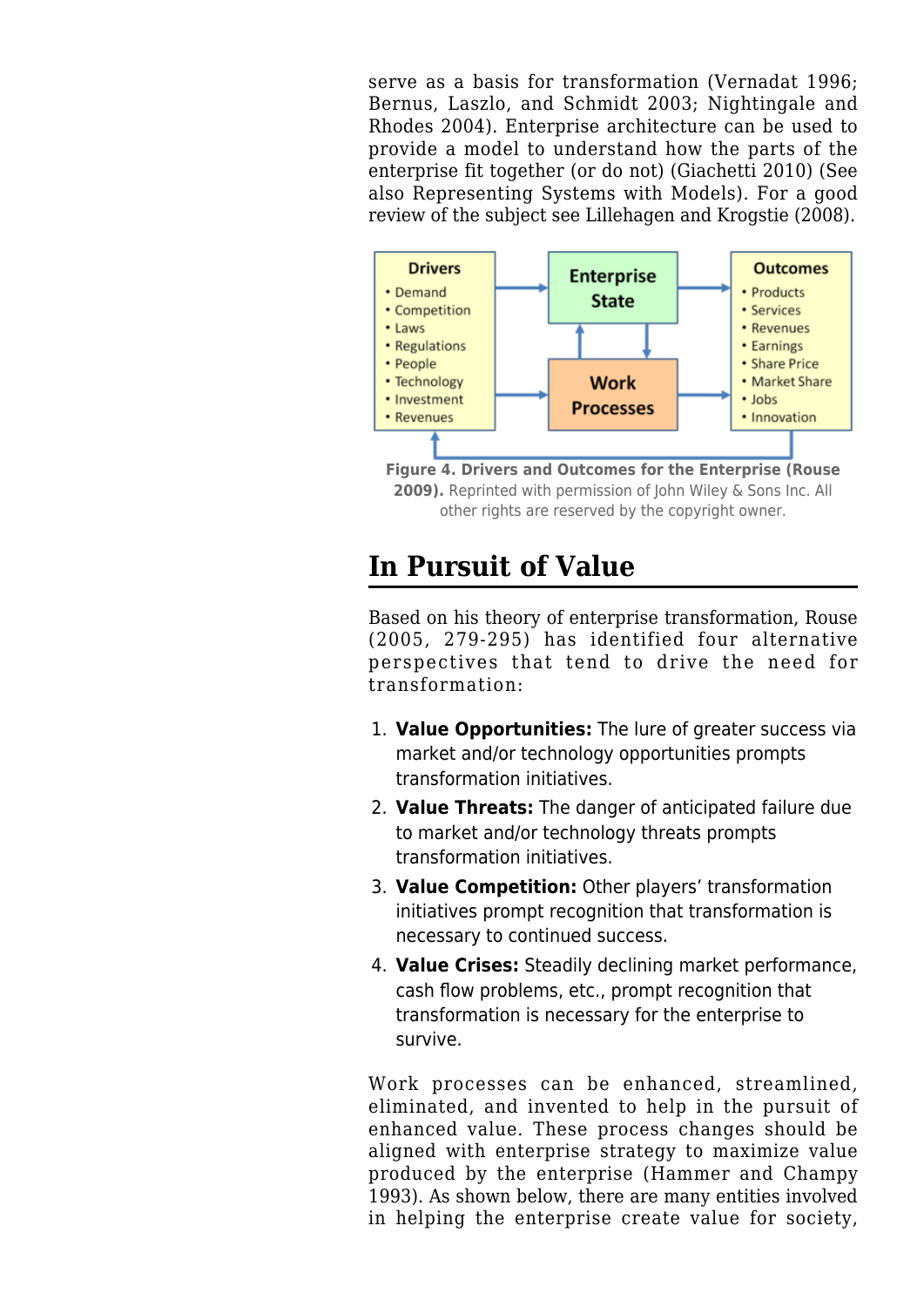participating organizations, and other stakeholders.



#### **References**

#### **Works Cited**

Browning, T.R. 2009. "Using the Design Structure Matrix to Design Program Organizations," in *Handbook of Systems Engineering and Management*, 2nd ed., edited by A.P. Sage and W.B. Rouse. New York, NY: Wiley and Sons, Inc.

Giachetti, R.E. 2010. *[Design of Enterprise Systems:](http://sandbox.sebokwiki.org/Design_of_Enterprise_Systems:_Theory,_Architecture,_and_Methods) [Theory, Architecture, and Methods](http://sandbox.sebokwiki.org/Design_of_Enterprise_Systems:_Theory,_Architecture,_and_Methods)*. Boca Raton, FL, USA: CRC Press, Taylor & Francis Group.

Hammer, M., and J. Champy. 1993. *Reengineering the Corporation: A Manifesto for Business Revolution*. New York, NY: Harper Business, HarperCollins Publishers.

IEAD. 2011. "Enterprise Architecture Tools." Institute for Enterprise Architecture Developments. Accessed September 12, 2012. Available: [http://www.enterprise-architecture.info/EA\\_Tools.htm](http://www.enterprise-architecture.info/EA_Tools.htm).

Lawson, H. 2010. *A Journey Through the Systems Landscape*. Kings College, UK: College Publications.

Lillehagen, F., and J. Krogstie. 2008. "Chapter 4: State of the Art of Enterprise Modelling," in *Active Knowledge Management of Enterprises*. New York, NY, USA: Springer.

Martin, J.N. 2003. "On the Use of Knowledge Modeling Tools and Techniques to Characterize the NOAA Observing System Architecture." Presented at 13th Annual International Council on Systems Engineering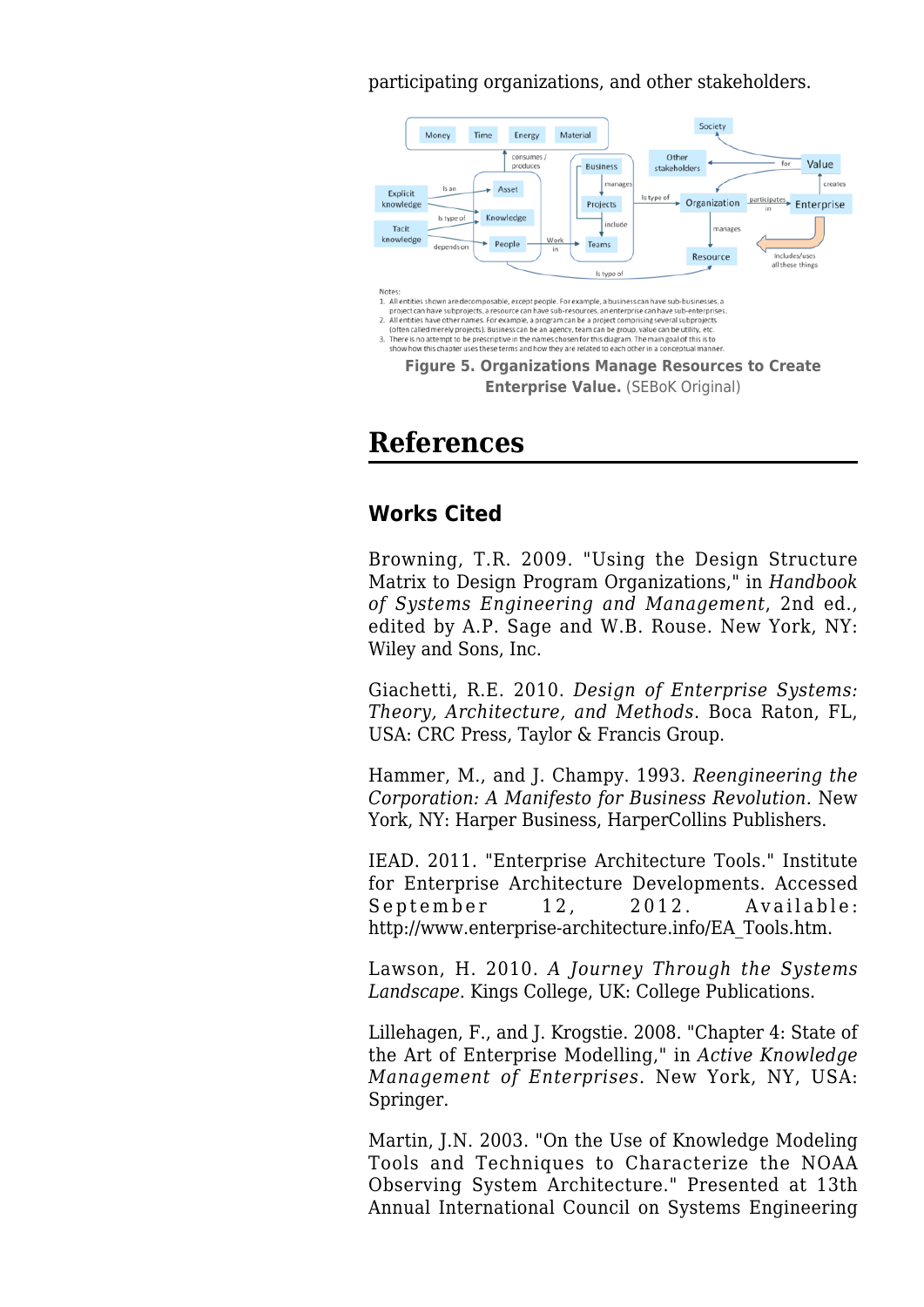(INCOSE) International Symposium, 2003, Arlington, VA, USA.

Martin, J.N. 2005. "Using an Enterprise Architecture to Assess the Societal Benefits of Earth Science Research." Presented at 15th Annual International Council on Systems Engineering (INCOSE) International Symposium, 2005, Rochester, NY, USA.

Miller, J., and S. Page. 2007. *Complex Adaptive Systems: An Introduction to Computational Models of Social Life*. Princeton, NJ, USA: Princeton University Press.

Reese, R.J. 2010. *Troux Enterprise Architecture Solutions*. Birmingham, UK: Packt Publishing Ltd.

Rouse, W.B. 2005. "Enterprise as Systems: Essential Challenges and Enterprise Transformation." *Systems Engineering, the Journal of the International Council on Systems Engineering (INCOSE)*. 8 (2): 138-150.

Rouse, W.B. 2009. "[Engineering the Enterprise as a](http://sandbox.sebokwiki.org/Engineering_the_Enterprise_as_a_System) [System,](http://sandbox.sebokwiki.org/Engineering_the_Enterprise_as_a_System)" in *Handbook of Systems Engineering and Management*, 2nd ed., edited by A.P. Sage and W.B. Rouse. New York, NY: Wiley and Sons, Inc.

Srinivasan, J. 2010. "[Towards a Theory Sensitive](http://sandbox.sebokwiki.org/Towards_a_Theory_Sensitive_Approach_to_Planning_Enterprise_Transformation) [Approach to Planning Enterprise Transformation.](http://sandbox.sebokwiki.org/Towards_a_Theory_Sensitive_Approach_to_Planning_Enterprise_Transformation)" Presented at 5th European Institute for Advanced Studies in Management (EIASM) Workshop on Organizational Change and Development, September 23-24, 2010, Vienna, Austria.

TOGAF 2009. "The Open Group Architecture Framework," version 9. The Open Architecture Group. Accessed September 2, 2011. Available: <http://www.opengroup.org/togaf>.

Troux. 2010. *Metamodeling and modeling with Troux Semantics,* version 9. Austin, TX, USA: Troux Technologies.

White, B.E. 2009. "[Complex Adaptive Systems](http://sandbox.sebokwiki.org/Complex_Adaptive_Systems_Engineering_(CASE)) [Engineering \(CASE\).](http://sandbox.sebokwiki.org/Complex_Adaptive_Systems_Engineering_(CASE))" Presented at IEEE Systems Conference, March 23-26, 2009, Vancouver, Canada.

#### **Primary References**

Giachetti, R.E. 2010. *[Design of Enterprise Systems:](http://sandbox.sebokwiki.org/Design_of_Enterprise_Systems:_Theory,_Architecture,_and_Methods) [Theory, Architecture, and Methods](http://sandbox.sebokwiki.org/Design_of_Enterprise_Systems:_Theory,_Architecture,_and_Methods)*. Boca Raton, FL, USA: CRC Press, Taylor & Francis Group.

Rouse, W.B. 2009. "[Engineering the Enterprise as a](http://sandbox.sebokwiki.org/Engineering_the_Enterprise_as_a_System)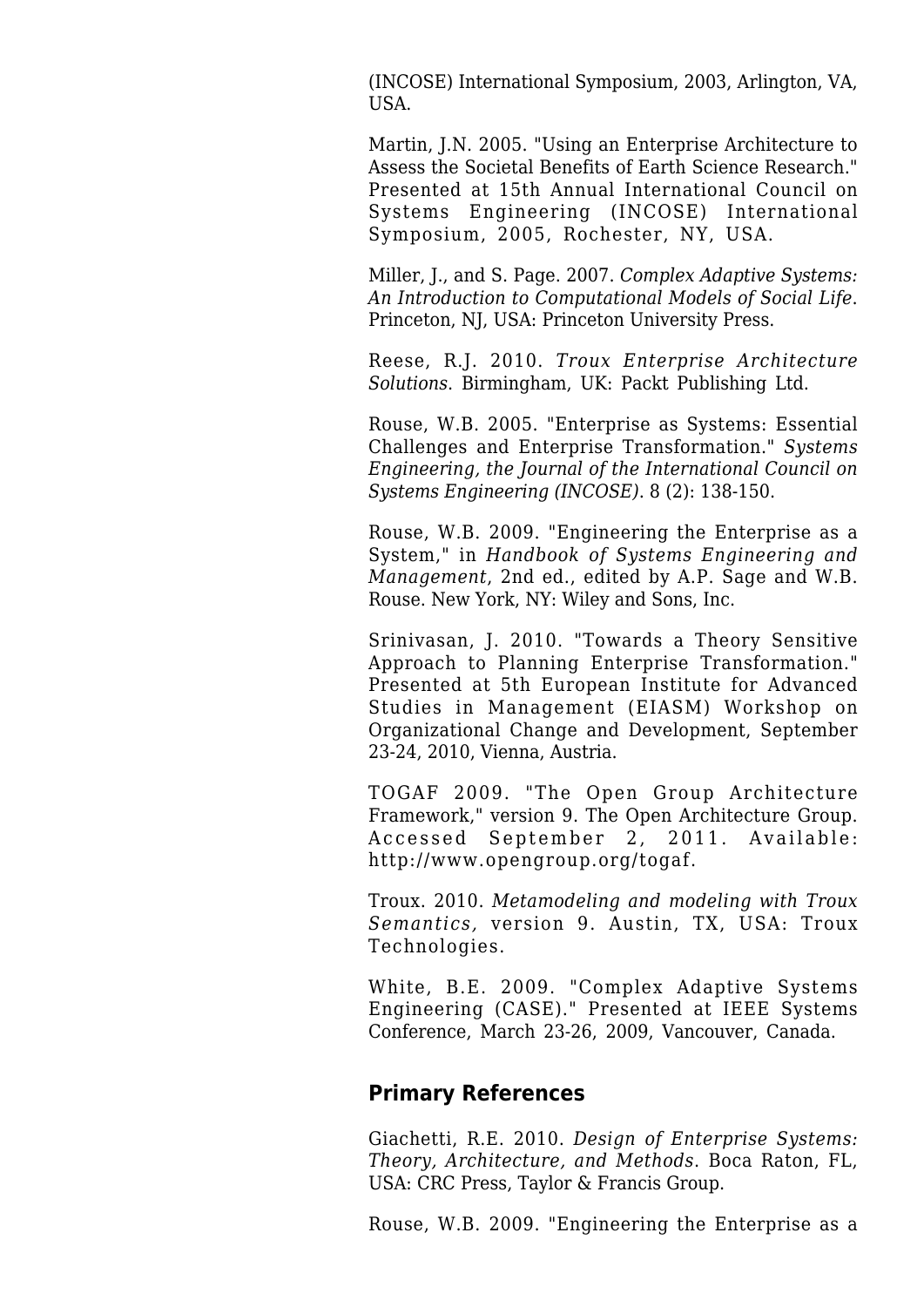[System,](http://sandbox.sebokwiki.org/Engineering_the_Enterprise_as_a_System)" in *Handbook of Systems Engineering and Management*, 2nd ed., edited by A.P. Sage and W.B. Rouse. New York, NY: Wiley and Sons, Inc.

Srinivasan, J. 2010. "[Towards a Theory Sensitive](http://sandbox.sebokwiki.org/Towards_a_Theory_Sensitive_Approach_to_Planning_Enterprise_Transformation) [Approach to Planning Enterprise Transformation.](http://sandbox.sebokwiki.org/Towards_a_Theory_Sensitive_Approach_to_Planning_Enterprise_Transformation)" Presented at 5th European Institute for Advanced Studies in Management (EIASM) Workshop on Organizational Change and Development, September 23-24, 2010, Vienna, Austria.

White, B.E. 2009. "[Complex Adaptive Systems](http://sandbox.sebokwiki.org/Complex_Adaptive_Systems_Engineering_(CASE)) [Engineering \(CASE\).](http://sandbox.sebokwiki.org/Complex_Adaptive_Systems_Engineering_(CASE))" Presented at IEEE Systems Conference, March 23-26, 2009, Vancouver, Canada.

#### **Additional References**

McCarter, B.G., and B.E. White. 2009. "Emergence of SoS, sociocognitive aspects," in *Systems of systems engineering: Principles and applications*, edited by M. Jamshidi. Boca Raton, FL, USA: CRC Press, Taylor & Francis Group. p. 71-105.

Rouse, W.B. 2008. "Health Care as a Complex Adaptive System: Implications for design and management." *The Bridge, National Academy of Engineering*. 38 (1): 17-25.

Sage, A.P. 2000. "Transdisciplinarity Perspectives in Systems Engineering and Management," in *Transdiciplinarity: Recreating Integrated Knowledge*, edited by M.A. Somerville and D. Rappaport. Oxford, UK: EOLSS Publishers. p. 158-169.

von Bertalanffy, L. 1968. *General System Theory: Foundations, Development, Applications*, revised ed. New York, NY, USA: Braziller.

Weinberg, G., and D. Weinberg. 1988. *General Principles of Systems Design*. New York, NY, USA: Dorset House Publishing Company.

White, B.E. 2007. "On Interpreting Scale (or View) and Emergence in Complex Systems Engineering." Presented at 1st Annual IEEE Systems Conference, April 9-12, 2007, Honolulu, HI, USA.

[< Previous Article](http://sandbox.sebokwiki.org/Enterprise_Systems_Engineering) | [Parent Article](http://sandbox.sebokwiki.org/Enterprise_Systems_Engineering) | [Next Article >](http://sandbox.sebokwiki.org/The_Enterprise_as_a_System) **SEBoK v. 2.6, released 20 May 2022**

Retrieved from

"[https://sandbox.sebokwiki.org/index.php?title=Enterprise\\_Systems\\_](https://sandbox.sebokwiki.org/index.php?title=Enterprise_Systems_Engineering_Background&oldid=64989)